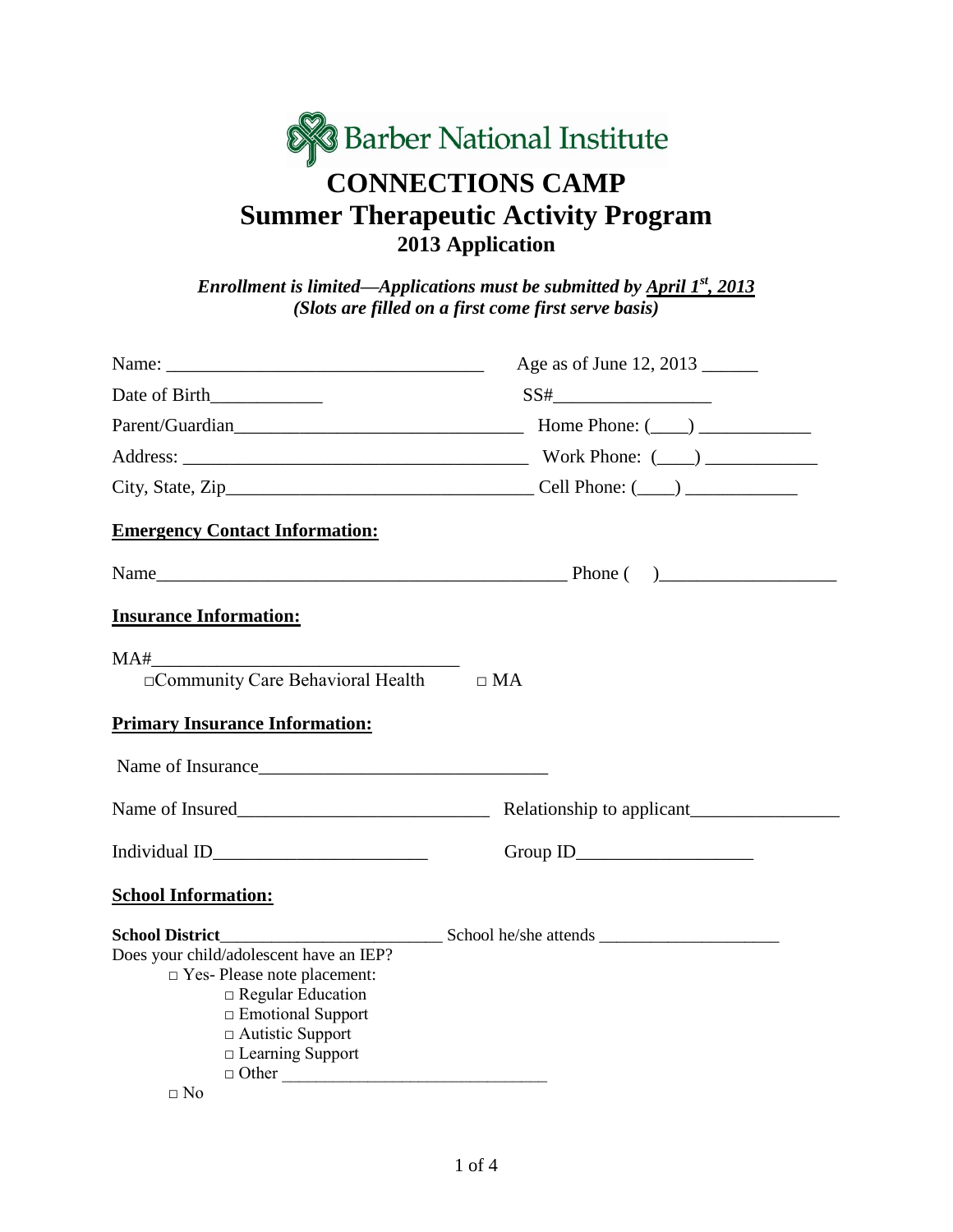## **Transportation to/from Camp:** □Parent/Guardian □ School Bus

□MATP (LIFT) **Erie only** \*Please complete MATP/LIFT application. □Other-\_\_\_\_\_\_\_\_\_\_\_\_\_\_\_\_\_

BNI Staff Only: Date application sent to MATP \_\_\_\_\_\_\_\_\_\_\_\_

### **Current mental health diagnosis:** \_\_\_\_\_\_\_\_\_\_\_\_\_\_\_\_\_\_\_\_\_\_\_\_\_\_\_\_\_\_\_\_\_\_\_\_\_\_\_\_\_\_\_\_\_

#### **Does your child/adolescent currently receive any of the following services?**

| <b>Service</b>                       | Yes | N <sub>0</sub> | <b>Contact Person</b> | <b>Phone Number</b> |
|--------------------------------------|-----|----------------|-----------------------|---------------------|
| <b>BHRS</b>                          |     |                |                       |                     |
| <b>Blended/Targeted Case Manager</b> |     |                |                       |                     |
| <b>Family Based Mental Health</b>    |     |                |                       |                     |
| <b>Outpatient Therapy</b>            |     |                |                       |                     |
| Psychiatrist                         |     |                |                       |                     |

## **Psychological Evaluation:**

#### **(A psychological evaluation that states medical necessity for STAP must be generated by a licensed psychologist or psychiatrist to receive services.)**

Psychologist:

| $\Box$ Yes: Psychologist _ |                                                                                      |
|----------------------------|--------------------------------------------------------------------------------------|
| Provider                   | <b>Phone</b>                                                                         |
|                            | Is there a current psychological evaluation in which Connections STAP is recommended |
|                            | as medically necessary service for your child?                                       |
|                            | $\Box$ Yes: Please attach copy of evaluation to application.                         |
|                            | $\Box$ No: Please contact the psychologist and discuss the possibility of adding an  |
|                            | addendum to the current evaluation or request a reevaluation.                        |

Next Eval date:

 $\Box$  No current Psychologist/Psychological Eval- Please have BNI schedule Evaluation

# **BNI STAFF ONLY: Date of Evaluation:\_\_\_\_\_\_\_\_\_\_\_\_\_\_\_\_\_\_ Evaluator:\_\_\_\_\_\_\_\_\_\_\_\_\_\_\_\_\_\_\_\_\_**

\_\_\_\_\_\_\_\_\_\_\_\_\_\_\_\_\_\_\_\_\_\_\_\_\_\_\_\_\_\_\_\_\_\_\_\_\_\_\_\_\_\_\_\_\_\_\_\_\_\_\_\_\_\_\_\_\_\_\_\_\_\_\_\_\_\_

#### **Physical Health:**

Does your child have any medical or dietary concerns?

 $\square$  Yes –Please note:

 $\Box$  No

Does your child have any allergies?

□ Yes –Please note: \_\_\_\_\_\_\_\_\_\_\_\_\_\_\_\_\_\_\_\_\_\_\_\_\_\_\_\_\_\_\_\_\_\_\_\_\_\_\_\_\_\_\_\_\_\_\_\_\_

\_\_\_\_\_\_\_\_\_\_\_\_\_\_\_\_\_\_\_\_\_\_\_\_\_\_\_\_\_\_\_\_\_\_\_\_\_\_\_\_\_\_\_\_\_\_\_\_\_\_\_\_\_\_\_\_\_\_\_\_\_\_\_\_\_\_  $\Box$  No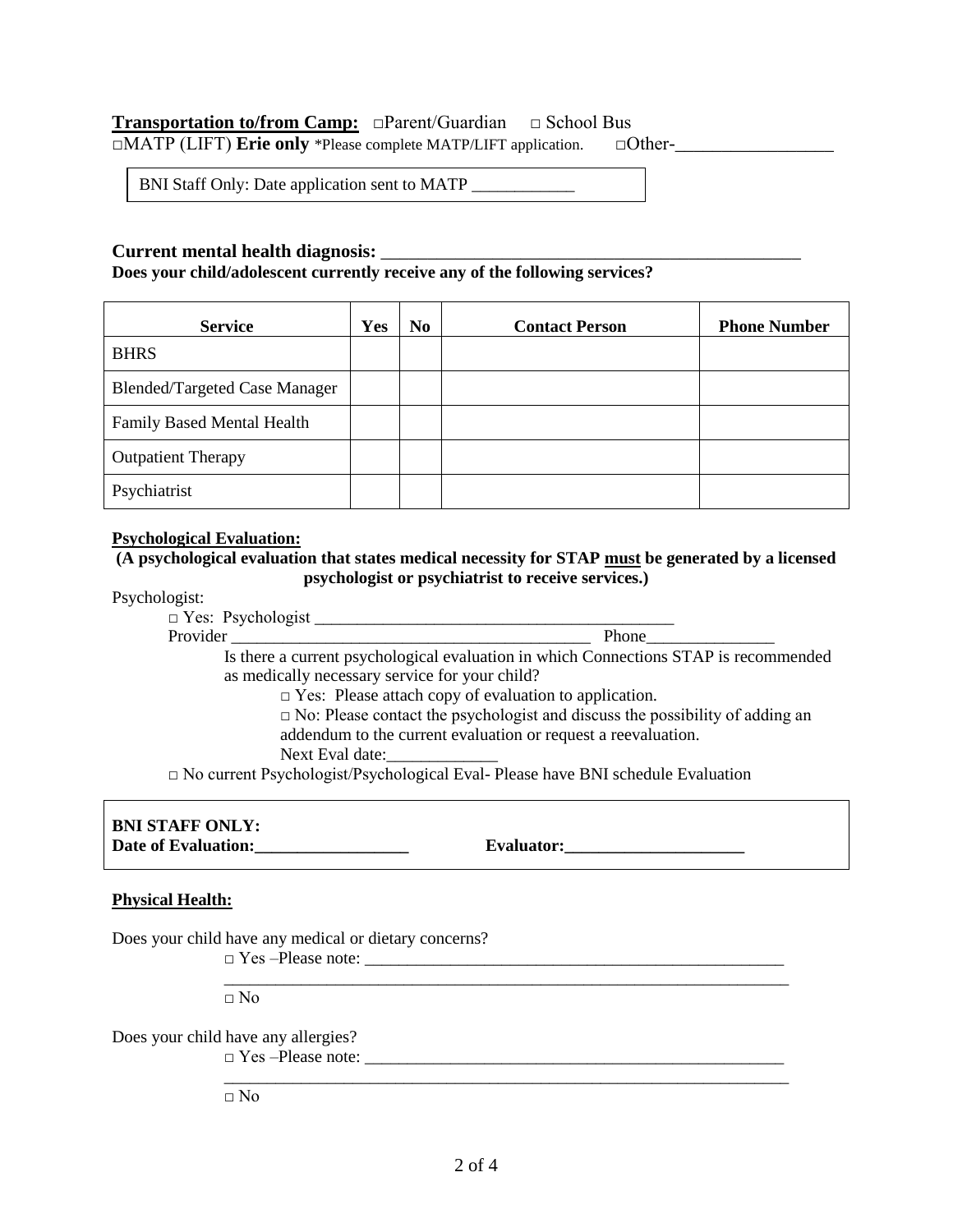Current Daily Medication:  $\Box$ None  $\Box$  Yes- Please note: Does Medication Need to be given during Camp hours: □ Yes Please note the time(s)  $\overline{\phantom{a}}$  $\Box$  No **Social/Emotional/Behavioral Concerns**--Please check if applies to your child/adolescent. \_\_\_\_\_\_ Difficulty meeting and making friends \_\_\_\_\_\_ Difficulty keeping friends \_\_\_\_\_\_ Difficulty being assertive \_\_\_\_\_\_ Difficulty entering into a play situation \_\_\_\_\_\_ Difficulty in reciprocal play - leading play \_\_\_\_\_\_ Difficulty in reciprocal play - letting a peer lead play \_\_\_\_\_\_ Difficulty with sportsmanship – winning and losing Poor self esteem \_\_\_\_\_\_ Trouble with stress management \_\_\_\_\_\_ Trouble with anger management \_\_\_\_\_\_ Difficulty initiating appropriate conversation \_\_\_\_\_\_ Difficulty maintaining appropriate conversation

- 
- \_\_\_\_\_\_ Difficulty switching topics in conversation
- \_\_\_\_\_\_ Difficulty using and understanding humor
- \_\_\_\_\_\_ Difficulty using language socially in a flexible way
- \_\_\_\_\_\_ Difficulty with picking up nonverbal social cues
- \_\_\_\_\_\_ Exhibits socially inappropriate behavior
- \_\_\_\_\_\_ Difficulty understanding the needs of others

Does your child have any behavior concerns (such as physical aggression or running away) that might compromise his/her safety or the safety of others?

\_\_\_\_\_\_\_\_\_\_\_\_\_\_\_\_\_\_\_\_\_\_\_\_\_\_\_\_\_\_\_\_\_\_\_\_\_\_\_\_\_\_\_\_\_\_\_\_\_\_\_\_\_\_\_\_\_\_\_\_

Yes -Please note: \_\_\_\_\_\_\_\_\_\_\_\_\_\_\_\_\_\_\_\_\_\_\_\_\_\_\_\_\_\_\_\_\_\_\_\_\_\_\_\_\_\_\_\_\_\_\_\_\_\_\_

 $\Box$  No

What is your primary goal for your child at Connections Camp?

Will your son/daughter be absent from Connections Camp due to a planned absence or vacation? □ Yes -Please note dates: \_\_\_\_\_\_\_\_\_\_\_\_\_\_\_\_\_\_\_\_\_\_\_\_\_\_\_\_\_\_\_\_\_\_\_\_\_\_\_\_\_\_\_\_

\_\_\_\_\_\_\_\_\_\_\_\_\_\_\_\_\_\_\_\_\_\_\_\_\_\_\_\_\_\_\_\_\_\_\_\_\_\_\_\_\_\_\_\_\_\_\_\_\_\_\_\_\_\_\_\_\_\_\_\_\_\_\_\_\_\_\_\_\_\_\_\_\_\_\_\_\_\_

 $\Box$  No